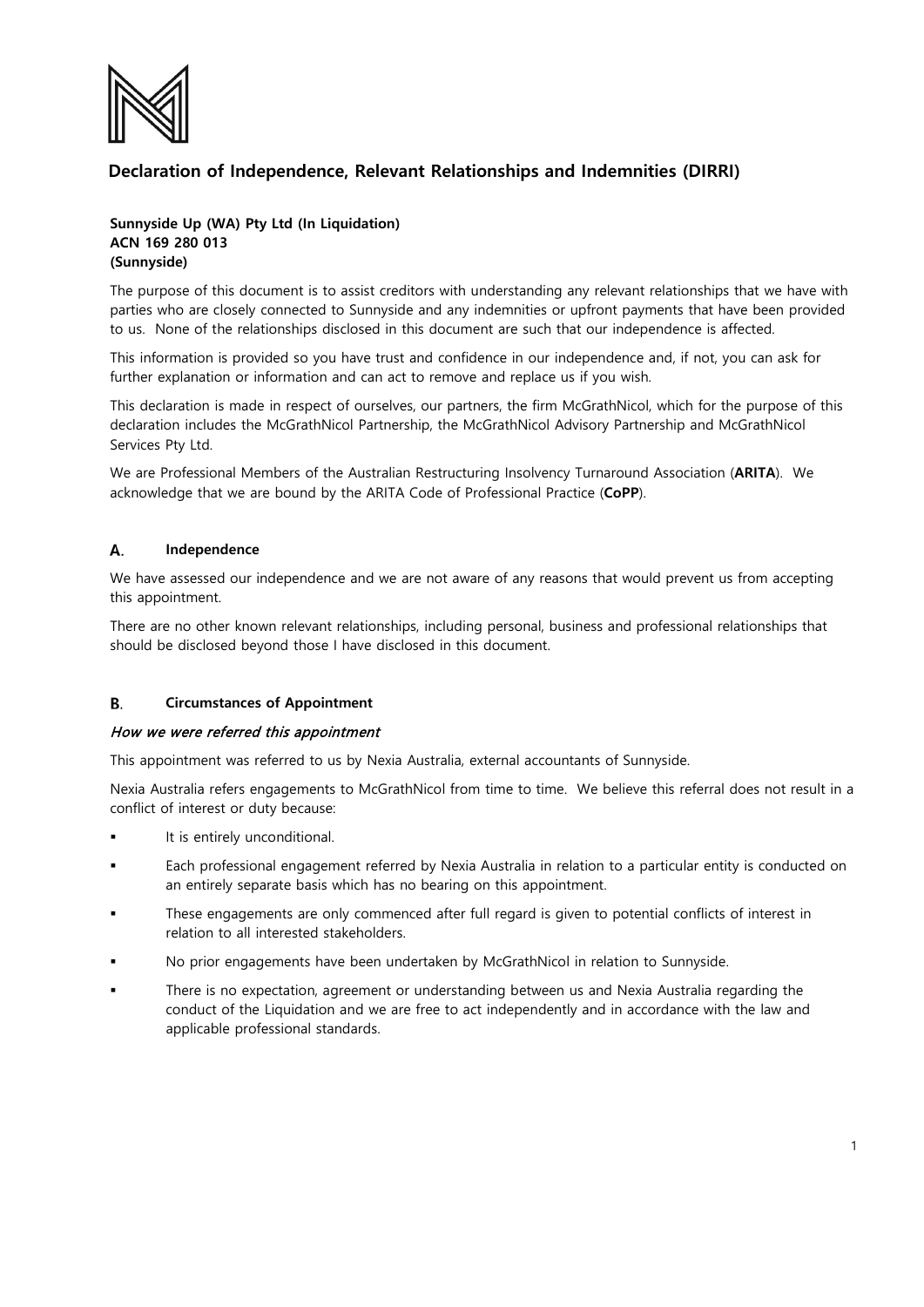

## Did we meet with the company, the directors or their advisors before we were appointed?

On 11 February 2022, a Director at Nexia Australia contacted a senior McGrathNicol staff member, requesting a meeting to discuss the financial position of Sunnyside. Email correspondence was subsequently exchanged during the period 15 February 2022 and 28 March 2022, between Nexia Australia and McGrathNicol, to provide McGrathNicol with financial information relating to Sunnyside.

Two meetings occurred to understand the financial position of Sunnyside, discuss insolvency options and plan for the liquidation appointment as set out in the table below.

| Date          | <b>Purpose</b>                                                                                                | <b>Attendees</b>                                                                                                                                                                                                              |
|---------------|---------------------------------------------------------------------------------------------------------------|-------------------------------------------------------------------------------------------------------------------------------------------------------------------------------------------------------------------------------|
| 8 March 2022  | Discuss the financial position of<br>Sunnyside and outline the<br>insolvency options available.               | A senior McGrathNicol staff member, Ms Julie Pringle<br>and Michael Ashurst (directors), Elaine Ashurst<br>(shareholder), the company's external bookkeeper<br>and a senior staff member from Nexia Australia.                |
| 17 March 2022 | Discuss the financial position of<br>Sunnyside in further detail and plan<br>for the liquidation appointment. | Rob Brauer, a senior McGrathNicol staff member, Ms<br>Julie Pringle and Michael Ashurst (directors), Elaine<br>Ashurst (shareholder), the company's external<br>bookkeeper and a senior staff member from Nexia<br>Australia. |

No remuneration was received for attendance at these meetings.

On 28 March 2022 the members of Sunnyside resolved to wind up the company by way of a creditors' voluntary liquidation and to appoint Rob Brauer and Rob Kirman as joint and several liquidators of Sunnyside.

In our opinion, the meetings and exchange of email correspondence does not affect our independence for the following reasons:

- The Courts and the ARITA CoPP specifically recognise the need for practitioners to provide advice on the insolvency process and the options available and do not consider that such advice results in a conflict or an impediment to accepting the appointment.
- The nature of the advice provided, which involved receiving a background briefing and providing factual information about insolvency processes was such that it would not be subject to review and challenge during the course of the Liquidation. Nor would the advice influence our ability to be able to fully comply with the statutory and fiduciary obligations associated with the Liquidation in an objective and impartial manner.
- ARITA's CoPP recognises that planning or preparation for a prospective appointment is not generally considered to create a threat to the independence of an appointee.

We have provided no other information or advice to Sunnyside, Ms Pringle and Mr Ashurst, and its advisors prior to our appointment beyond that outlined in this DIRRI.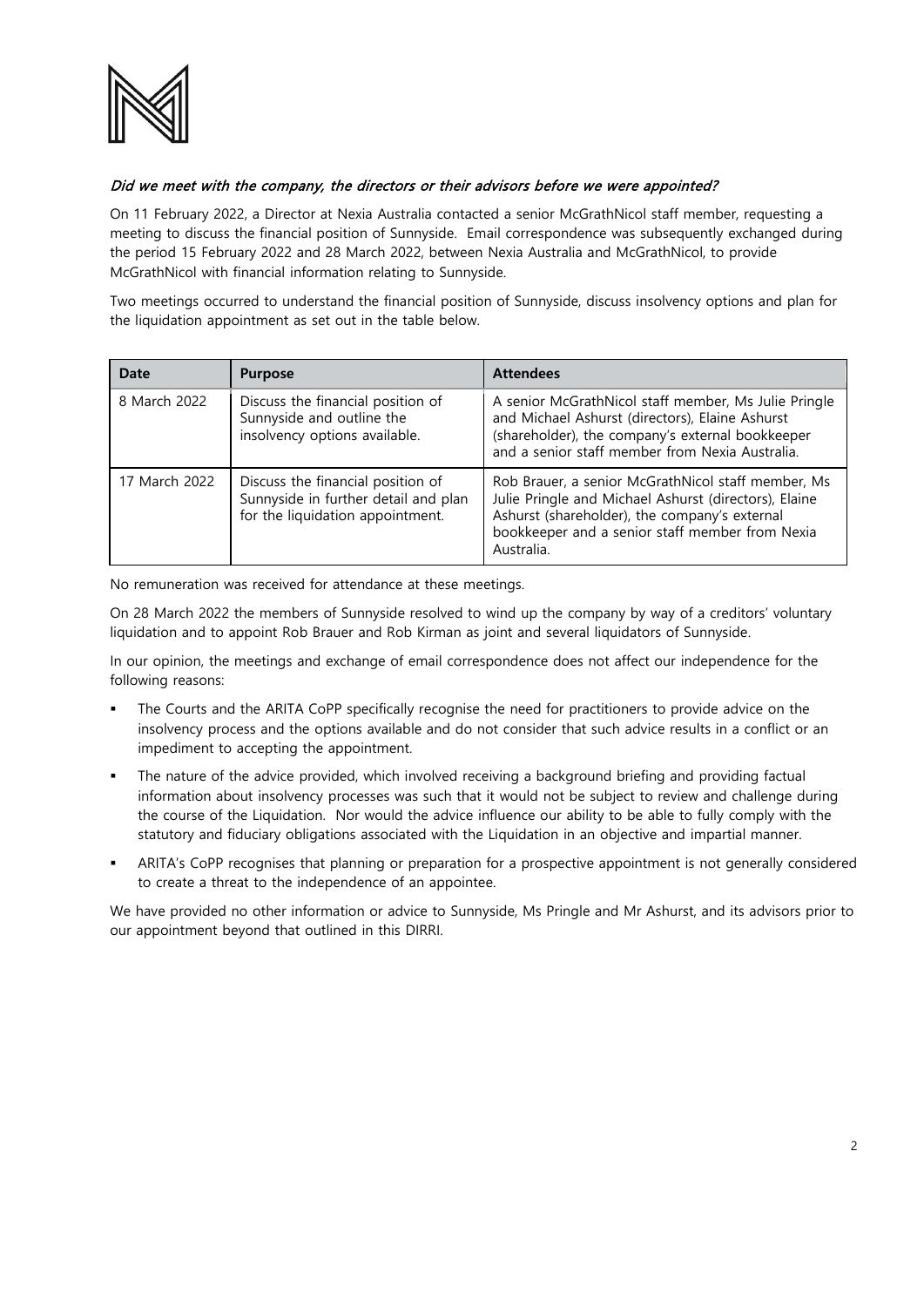

### C. **Declaration of Relationships**

| Within the previous two years, have we, or our firm, had a relationship with:                                                       |                                                                                                                                                                                                                                                                                                                                                                                                                                                                                                                                                                                                                                                                                                                                                                                                                                                                                                                                                                                                |  |  |
|-------------------------------------------------------------------------------------------------------------------------------------|------------------------------------------------------------------------------------------------------------------------------------------------------------------------------------------------------------------------------------------------------------------------------------------------------------------------------------------------------------------------------------------------------------------------------------------------------------------------------------------------------------------------------------------------------------------------------------------------------------------------------------------------------------------------------------------------------------------------------------------------------------------------------------------------------------------------------------------------------------------------------------------------------------------------------------------------------------------------------------------------|--|--|
| Sunnyside?                                                                                                                          | $\Box$ Yes<br>$\boxtimes$ No                                                                                                                                                                                                                                                                                                                                                                                                                                                                                                                                                                                                                                                                                                                                                                                                                                                                                                                                                                   |  |  |
| The directors?                                                                                                                      | $\Box$ Yes<br>$\boxtimes$ No                                                                                                                                                                                                                                                                                                                                                                                                                                                                                                                                                                                                                                                                                                                                                                                                                                                                                                                                                                   |  |  |
| Any associates of<br>Sunnyside?                                                                                                     | $\boxtimes$ No<br>$\Box$ Yes<br>An associate is a director or secretary of Sunnyside, a related body corporate of<br>Sunnyside or a director or secretary of a related body corporate of Sunnyside. A<br>related body corporate includes the holding company of Sunnyside, a subsidiary of<br>Sunnyside and a subsidiary of the holding company of Sunnyside.                                                                                                                                                                                                                                                                                                                                                                                                                                                                                                                                                                                                                                  |  |  |
| A former insolvency<br>practitioner appointed<br>to Sunnyside?                                                                      | $\Box$ Yes<br>$\boxtimes$ No                                                                                                                                                                                                                                                                                                                                                                                                                                                                                                                                                                                                                                                                                                                                                                                                                                                                                                                                                                   |  |  |
| A secured creditor<br>entitled to enforce a<br>security over the<br>whole or substantially<br>the whole of<br>Sunnyside's property? | $\Box$ No<br>$\boxtimes$ Yes<br>ANZ Banking Group holds a charge on the whole or substantially the whole of the<br>property of the company.<br>McGrathNicol undertakes restructuring and advisory work from time to time on<br>instructions from ANZ Banking Group.<br>We believe this relationship does not result in a conflict of interest or duty because:<br>Each professional engagement undertaken for ANZ Banking Group in relation to<br>٠<br>a particular entity or group of entities is conducted on an entirely separate basis<br>which has no bearing on this appointment.<br>These engagements are only commenced after full regard is given to potential<br>٠<br>conflicts of interest in relation to all interested stakeholders.<br>McGrathNicol has not undertaken an engagement for ANZ Banking Group in<br>٠<br>respect of the company (other than that referred to in Part B above).<br>Given these factors, our independence in acting as Liquidators of the company has |  |  |
|                                                                                                                                     | not been affected.                                                                                                                                                                                                                                                                                                                                                                                                                                                                                                                                                                                                                                                                                                                                                                                                                                                                                                                                                                             |  |  |

## **Do we have any other relationships that we consider are relevant to creditors assessing our independence?**

☐ Yes ☒ No